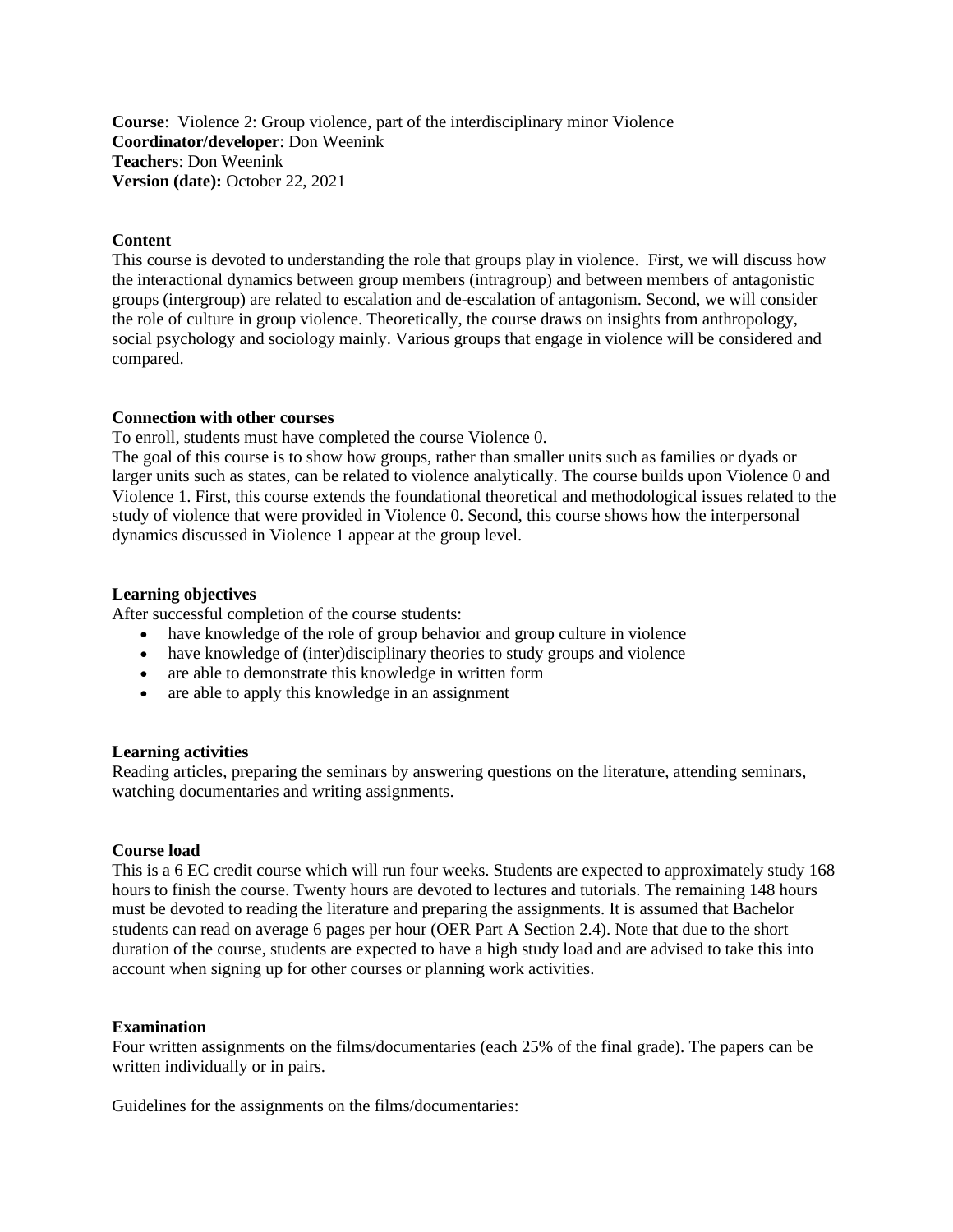- Enrich the film/documentary by adding theoretical depth. You do so by discussing five concepts taken from the literature. For instance, consider how the topic/problem/issue of the documentary/film relates to literature, what are differences and similarities? Or, how can you, based on the concepts and theories provided by the literature, offer a more advanced or balanced understanding of the topic/problem/issue in the documentary/film? Be specific and precise in your application of concepts. Let them work for you.
- The max word count is 500. Strict limit
- **Refer** to the relevant texts and note page numbers. Read the two guidelines below.

# **Note 1: acknowledge where you got the idea from**

A large part of doing science is about developing something of your own by working with, and building on, other people's ideas. Also, other scientists will want to be able to check ideas. Therefore, you always need to make explicit where you got the idea from. We do this by referring to or 'citing' the work of others. You must do this continuously. Doing so will also help you to sharpen your own ideas in discussion with existing theories, concepts or findings. It is vital that you do not present the ideas of others as if they were your own. Never copy other people's texts without citing them. If you do this without intending to it is a form of theft, usually called plagiarism, and you can be sanctioned for it (see below). If you copy someone else's work and submit it as your own then this is fraud. You must be aware of UvA's regulations considering fraud and plagiarism:

[http://student.uva.nl/en/content/az/plagiarism-and-fraud/plagiarism-and-fraud.html.](http://student.uva.nl/en/content/az/plagiarism-and-fraud/plagiarism-and-fraud.html)

Some examples of a correct style of writing that show where you got the idea are s follows. First you introduce or refer to a concept or definition that an author has brought into the world, for instance: Durkheim (yyyy/2012, zz) uses the term 'X' to refer to … *or* 'X' is defined by Elias (yyyy/2012, zz) as… Now the purpose of the assignment is to explain the argument of the author further in your own terms, so use your own words. That way we can tell that you have understood the texts. For instance: 'this definition means', 'includes', 'is intended to', 'explains', 'is meant to explain', 'comprises'… etc.

# **Note 2: Proper referencing**

You should comply to the rules of proper referencing, following the [Chicago Manual of Style](https://www.chicagomanualofstyle.org/home.html) and follow the instructions taught in the course Sociological Craftmanship. Proper referencing is part of the grading criteria of the assignments. Improper or lack of referencing may result into unsatisfactorily grades. Always add a list of references at the end of your assignment.

In the assignment you should use a specific type of referencing called paraphrasing.

Paraphrasing entails mentioning the author whose arguments you are using in a precise way (by noting the page number), without literally quoting the text. So, you do not use quotation marks. The point is that you demonstrate you are able to rephrase the argument in your own words, but acknowledge where you got the argument from. This is how you should paraphrase in the assignments.

# In text:

"Durkheim (yyyy/2012, zz) thinks that university teachers make a big fuss about proper referencing"

In this reference, yyyy is the year of the first publication, 2012 is the year in which the volume by Calhoun et al. was published and zz is the page number in that volume.

In bibliography:

"Durkheim, Émile. 2012. "Title of original work." In *Classical Sociological Theory,* edited by Craig Calhoun, Joseph Gerteis, James Moody, Steven Pfaff and Indermohan Virk, zz1-zz2. Malden (USA)/Oxford (UK): Wiley-Blackwell. First published in yyyy."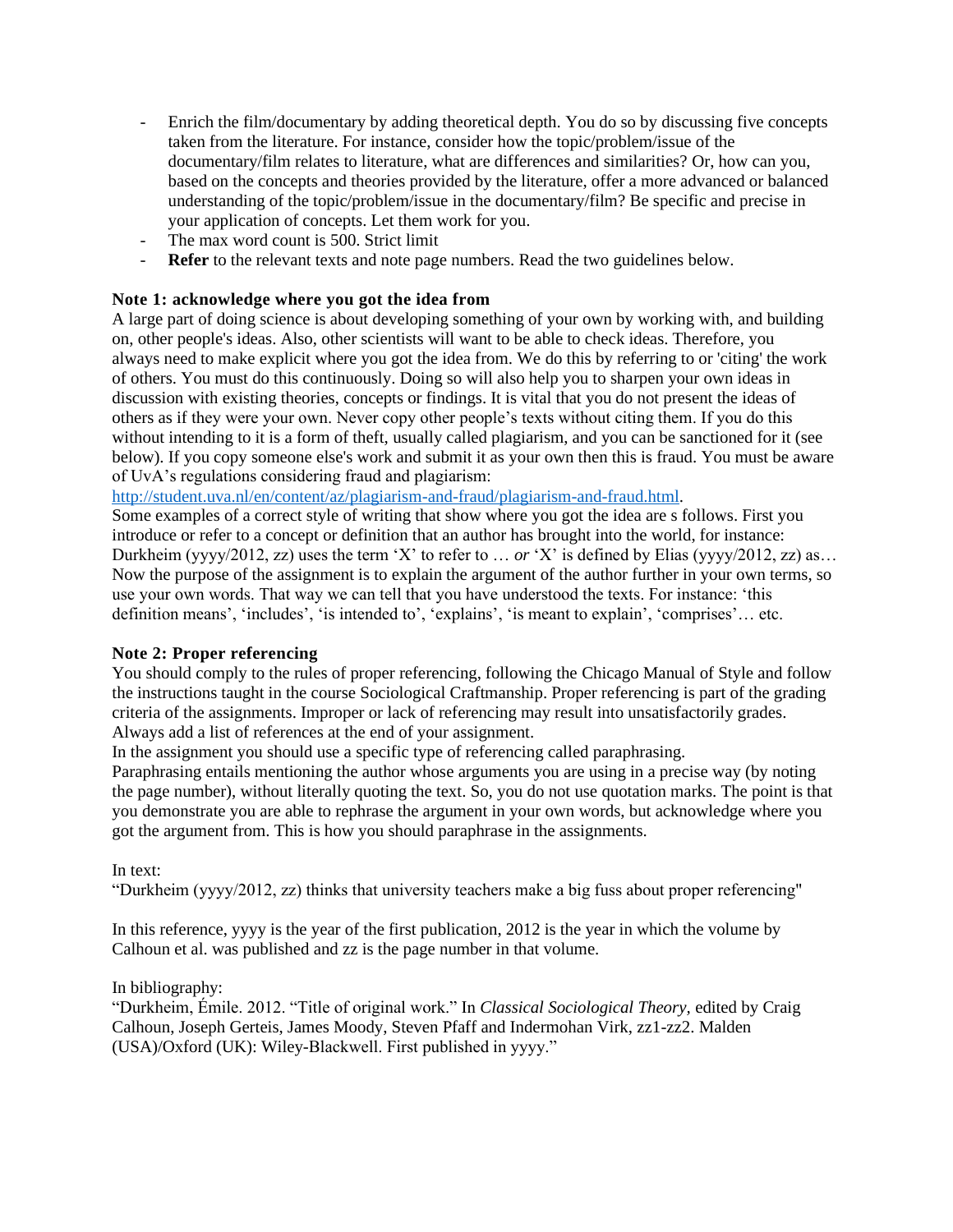In between double or single quotation marks is the original title given by the original author. The zz1 and zz2 refer to the starting and ending pages in Calhoun et al.'s volume, yyyy is the year in which the piece was first published.

# **Planning (provisional)**

*Note: log in to UvA domain first, using UvA VPN to access the articles*

# **Week 1. Male group violence against females**

Wednesday November 3, 15-17: Introduction; Seminar on fraternity gang rape

Literature:

Peggy Reeves Sanday 2006. *Fraternity Gang Rape*. Chapters 'One. Campus Party Culture'; 'Two. The XYZ Express' New York: New York University Press: 53-82. **On canvas**

Ayres Boswell & Joan Z. Spade 1996. 'Fraternities and collegiate rape culture: Why are some fraternities more dangerous places for women?' *Gender and Society*, 2: 133-147, <https://journals.sagepub.com/doi/abs/10.1177/089124396010002003>

Friday November 5: 13-16.00: Seminar on honour based violence against females

#### Literature:

- Hoyek, Danielle, Rafif Rida Sidawi, Amira Abou Mrad 2005. 'Murders of women in Lebanon: "crimes of honour" between reality and the law' in Welchman, L. and Hossain, S. Honour Crimes, Paradigms and Violence against Women. London & New York: Zed Books, pp. 111-136. **On canvas**
- Sen, Purna 2005. '"Crimes of honour" value and meaning' in Welchman, L. and Hossain, S. Honour Crimes, Paradigms and Violence against Women. London & New York: Zed Books, pp. 42-63.
- Thrasher, John & Toby Handfield 2018. Honor and violence. An account of feuds, duels and honor killings. Human Nature, 29, pp. 371-389, [https://link.springer.com/article/10.1007/s12110-018-](https://link.springer.com/article/10.1007/s12110-018-9324-4) [9324-4](https://link.springer.com/article/10.1007/s12110-018-9324-4)

Documentary:

'A girl in the river. The price of forgiveness' by Sharmeen Obaid-Chinoy and HBO Documentary Films 2015. <https://youtu.be/U7a-nOOXdtA>

### **Week 2. Groups in large scale violence**

Tuesday November 9, 17.00: Deadline submission assignment 1

Wednesday November 10, 15-17.00: Seminar on groups and deadly riots

Literature:

Dhattiwala, Raheel. 2016. 'The Ecology of Ethnic Violence. The Ecology of Ethnic Violence: Attacks on Muslims of Ahmedabad in 2002', *Qualitative Sociology* 39:71–95, <https://doi.org/10.1007/s11133-015-9320-5>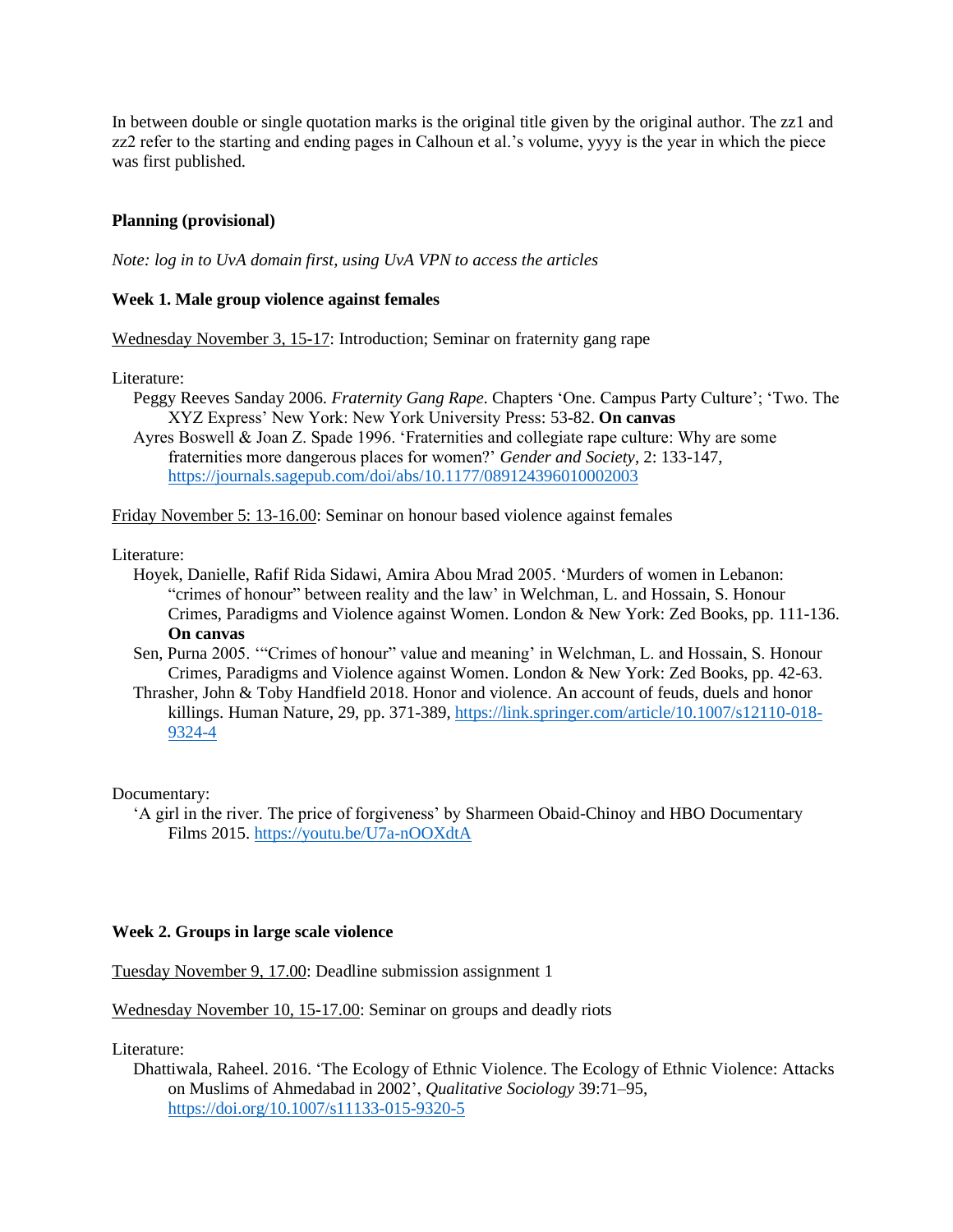Berenschot, Ward. 2009. 'Rioting as Maintaining Relations: Hindu–Muslim Violence and Political Mediation in Gujarat, India', *Civil Wars*, 11: 414-433, <https://doi.org/10.1080/13698240903403774>

Friday November 12, 13-16.00, Seminar on groups and genocide

## Literature:

- Karstedt, Susanne 2019. 'Violence is difficult, not easy. The emotion dynamics of mass atrocities'. In Michael Hviid Jacobsen and Sandra Walklate (eds). *Emotions and Crime. Towards a Criminology of Emotions*. Routledge: London/New York, 44-60. **On Canvas**
- McDoom, Omar Shahabudin 2012. 'The Psychology of Threat in Intergroup Conflict: Emotions, Rationality, and Opportunity in the Rwandan Genocide', International Security, 37: 119-155, <https://www.jstor.org/stable/23280416>
- Oberschall, Anthony 2000. 'The manipulation of ethnicity: from ethnic cooperation to violence and war in Yugoslavia, Ethnic and Racial Studies, 23:6, 982-1001, <https://doi.org/10.1080/014198700750018388>

## Documentary:

'Ram Ke Naam' (In the name of God), by Anand Patwardhan 1991. <https://www.youtube.com/watch?v=GMT18TMNQbY>

## **Week 3. Groups, violence and the rule of law**

Tuesday November 16, 17.00: deadline submission assignment 2

Wednesday November 17, 15-17.00: Seminar on militias and criminal groups

Literature:

- Bar, Netal & Eyal Ben-Ari 2005. 'Israeli Snipers in the Al-Aqsa intifada: killing, humanity and lived experience'. *Third World Quarterly*, 26: 133-152, <https://doi.org/10.1080/0143659042000322955> Grassiani, Erella 2011. 'When soldiers explain: discursive strategies used by Israeli conscripts when recounting their experiences in the field'. [Maria Six-Hohenbalken](https://www.amazon.nl/s/ref=dp_byline_sr_book_1?ie=UTF8&field-author=Maria+Six-Hohenbalken&search-alias=books) & [Nerina Weiss](https://www.amazon.nl/s/ref=dp_byline_sr_book_2?ie=UTF8&field-author=Nerina+Weiss&search-alias=books) (eds.)
	- *Violence expressed. An anthropological approach*. London: Routledge/Ashgate: pp. 90-108 **On canvas**.

Friday November 19, 13-16.00: Seminar on police violence

### Literature:

- Keesman, Laura under review. *Freeze! A phenomenological account of action paralysis.* **On canvas**. Nassauer, Anne 2016. 'From peaceful marches to violent clashes: a micro-situational analysis, Social Movement Studies, 15:5, 515-530,<https://doi.org/10.1080/14742837.2016.1150161>
- Stott, Clifford and Stephen Reicher 1998. 'Crowd action as intergroup process: introducing the police perspective', *European Journal of Social Psychology*, 28: 509-529, [https://doi.org/10.1002/\(SICI\)1099-0992\(199807/08\)28:4<509::AID-EJSP877>3.0.CO;2-C](https://doi.org/10.1002/(SICI)1099-0992(199807/08)28:4%3c509::AID-EJSP877%3e3.0.CO;2-C)

### Documentary:

'Do not resist' by Craig Atkinson, 2016. <https://vimeo.com/ondemand/donotresist/181099448>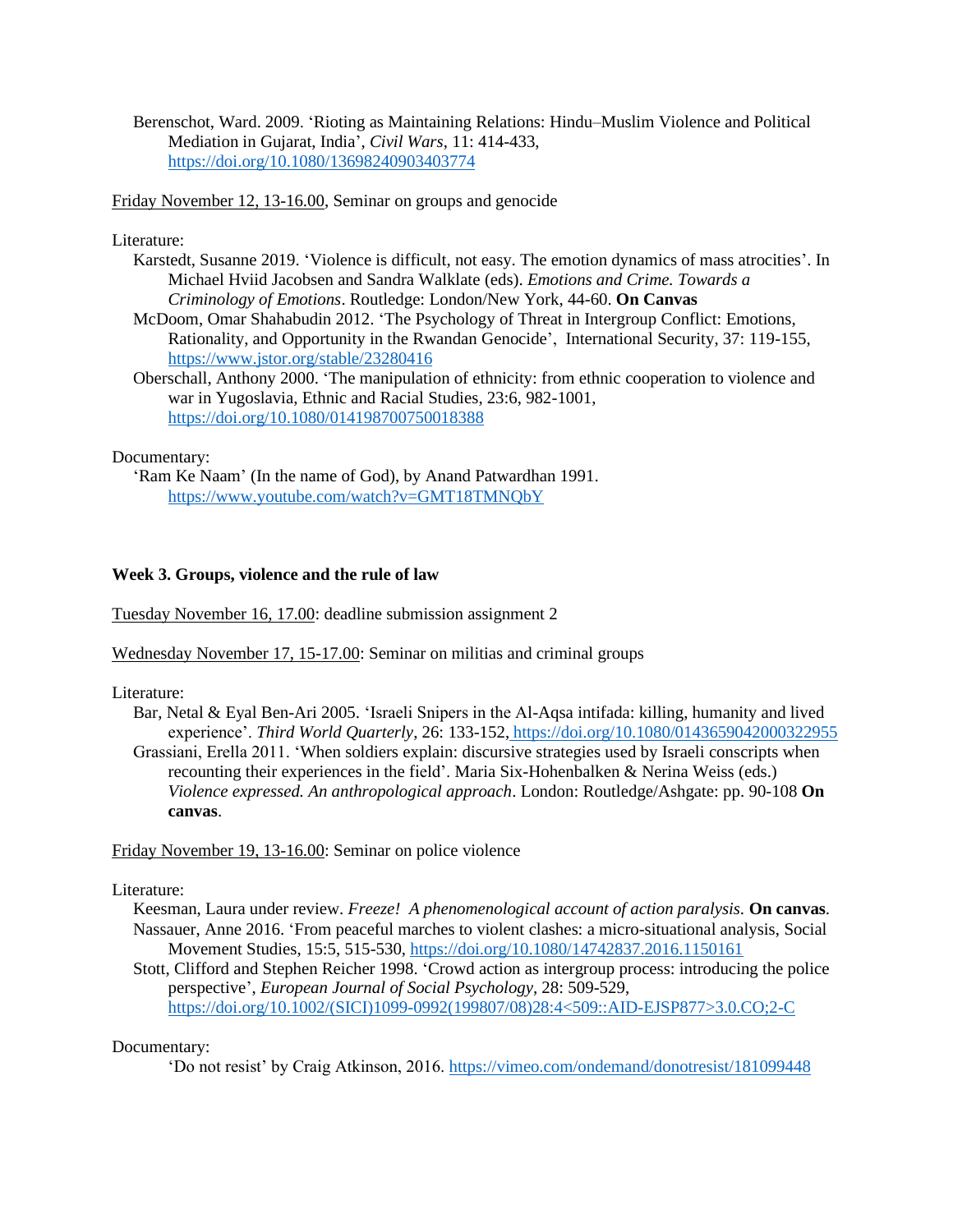## **Week 4. De-escalation and intervention**

Tuesday 23 November, 17:00: deadline submission assignment 3

Wednesday November 24, 15-17.00: Seminar on intervention in large scale violence

Literature:

- Autesserre, Séverine 2009. 'Hobbes and the Congo: Frames, local violence and international intervention'. *International Organization* 63: pp. 249-80, <https://doi.org/10.1017/S0020818309090080>
- Elazar Barkan 2016. 'Memories of violence: Micro and macro history and the challenges to peacebuilding in Colombia and Northern Ireland. *Irish Political Studies*, 31: pp. 6- 28[,https://doi.org/10.1080/07907184.2015.1126922](https://doi.org/10.1080/07907184.2015.1126922)

Friday November 26, 13-16.00: Seminar on intervention in small scale violence

Literature:

- Weenink, Don, Raheel Dhattiwala and David van der Duin under review. 'Circles of Peace. Video Analysis of Situational Group Formation and Collective Third Party Intervention in Violent Incidents', *British journal of Criminology*, [Circles of Peace. A Video Analysis of Situational Group](https://academic.oup.com/bjc/advance-article/doi/10.1093/bjc/azab042/6299950?login=true)  Formation and Collective Third-Party [Intervention in Violent Incidents | The British Journal of](https://academic.oup.com/bjc/advance-article/doi/10.1093/bjc/azab042/6299950?login=true)  [Criminology | Oxford Academic](https://academic.oup.com/bjc/advance-article/doi/10.1093/bjc/azab042/6299950?login=true)
- Levine, Mark, Paul J. Taylor, and Rachel Best 2011. 'Third Parties, Violence, and Conflict Resolution: The Role of Group Size and Collective Action in the Microregulation of Violence', *Psychological Science* 22: 406– 412, https://doi.org/10.1177/0956797611398495
- Philpot, Richard, Lasse S. Liebst, Mark Levine, Wim Bernasco & Marie Rosenkrantz Lindegaard 2020. 'Would I be helped? Cross-national CCTV footage shows that intervention is the norm in public conflicts', *American Psychologist*, 75: 66–75, [https://doi.org/10.1037/amp0000469](https://psycnet.apa.org/doi/10.1037/amp0000469)
- [Lasse Suonperä Liebst ,](https://www.tandfonline.com/author/Suonper%C3%A4+Liebst%2C+Lasse) [Peter Ejbye-Ernst,](https://www.tandfonline.com/author/Ejbye-Ernst%2C+Peter) [Richard Philpot,](https://www.tandfonline.com/author/Philpot%2C+Richard) [Marie Bruvik Heinskou ,](https://www.tandfonline.com/author/Bruvik+Heinskou%2C+Marie) [Jakob Demant](https://www.tandfonline.com/author/Demant%2C+Jakob)  [Kasper Lykke Dausel &](https://www.tandfonline.com/author/Lykke+Dausel%2C+Kasper) [Marie Rosenkrantz Lindegaard](https://www.tandfonline.com/author/Rosenkrantz+Lindegaard%2C+Marie) 2019. 'Intervention or Involvement: A Video Observational Analysis of Bouncers in Aggressive Encounters', *Deviant Behavior,*  41:1383-1392, <https://doi.org/10.1080/01639625.2019.1619421>

Documentary:

First watch:

Bystander Effect 1 Death of Kitty Genovese, 2011 by HBE, [https://www.youtube.com/watch?v=Q9Qf\\_omTFJE](https://www.youtube.com/watch?v=Q9Qf_omTFJE)

Then **either** watch this (faster):

Is the Bystander Effect Real?, 2018, SciShow Psych, <https://www.youtube.com/watch?v=Rv22TMtNNkI>

**Or** this (slower):

The bystander effect is complicated -- here's why, by Ken Brown, TEDxUIowa <https://www.youtube.com/watch?v=Ufs8cKyzLvg>

**Week 5.**